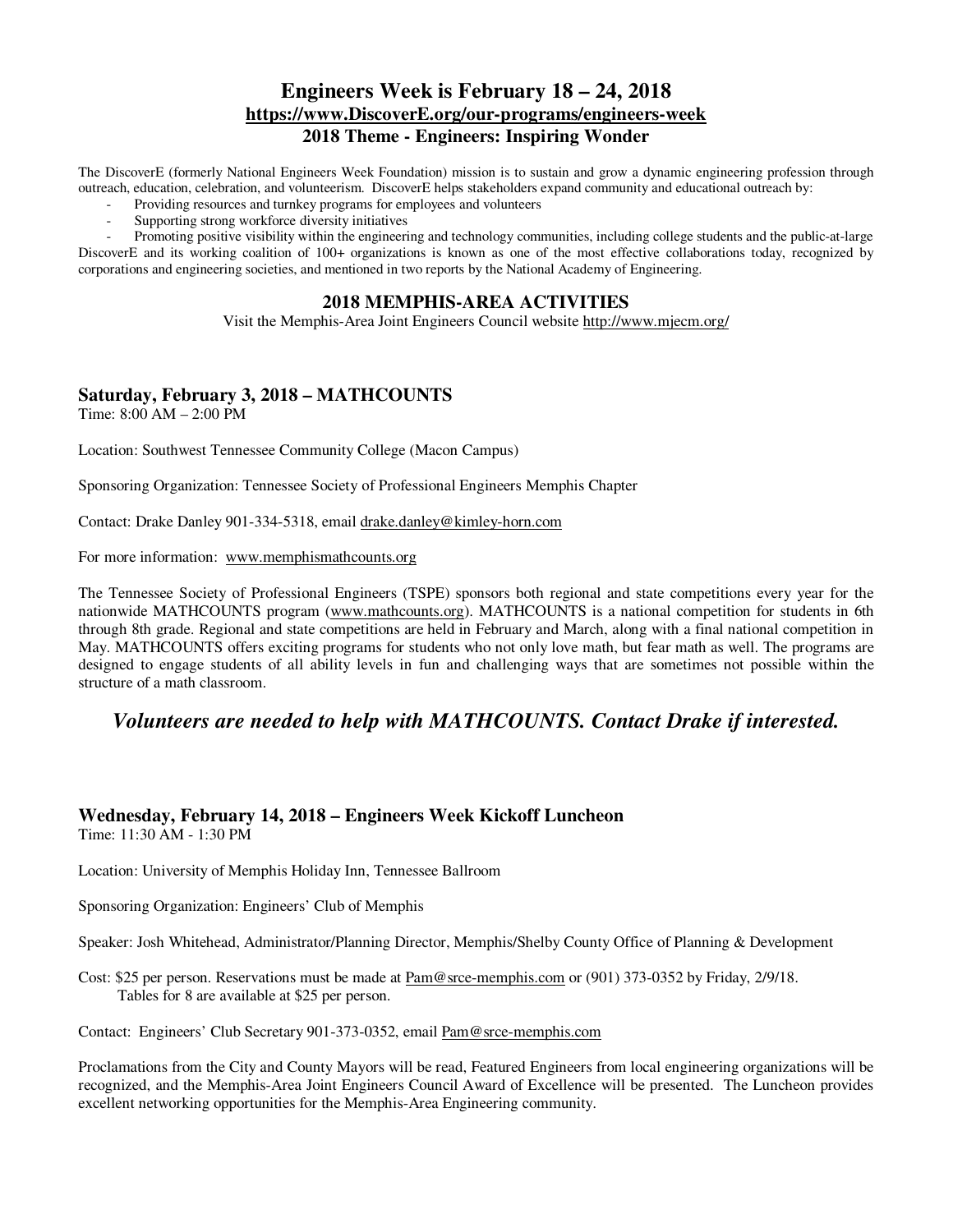# **2018 MEMPHIS-AREA ACTIVITIES (Continued)**

### **Saturday, February 17, 2018 – A Walk for Education Memphis**

Time: 10:00 AM Neighborhood Walk, 12:00 PM STEM Fair

Location: Craigmont High School, 3333 Covington Pike

Sponsoring Organization: National Society of Black Engineers, Memphis Professionals Chapter

For more information and to volunteer, email programs@nsbememphis.org

AWFE is a grassroots program in which NSBE members and volunteers go door-to-door in underserved communities to hand out information on college preparation, scholarships, and various STEM information. The goal of this effort is to increase awareness of opportunities available through education, particularly in STEM fields, and to encourage students to pursue science, technology, engineering, and mathematics careers.

There will be hands-on engineering activities, a college fair, networking with local Memphis engineers, and a keynote speaker.

There are three ways to join the effort: 1) Volunteer to walk or set-up; 2) Volunteer to demonstrate an interactive STEM activity at the STEM Fair; and/or 3) Make a donation

# *Volunteers are needed to help with AWFE. Email programs@nsbememphis.org*

### **Tuesday, February 20, 2018 – Order of the Engineer Ceremony and Ethics Presentation (1 PDH)**

Time: Check-in and ring selection for ceremony participants 11:00 AM, Luncheon at 11:30 AM, Program at 12:00 PM

Location: University of Memphis Holiday Inn

Sponsoring Organizations: American Society of Civil Engineers, West TN Branch; Society of American Military Engineers, Memphis Post

Speaker: Robin Kemper, ASCE National President-Elect, http://news.asce.org/getting-to-know-robin-kemper/

Cost: Luncheon \$30 per person (free for ASCE Student Chapter Members with valid Member Number). There is an additional \$20 charge for those going through the Order of the Engineer ceremony to cover the cost of the ring and certificate. Ceremony participants must purchase lunch. Replacement rings can also be purchased at the luncheon for \$15 each.

Please submit payment in advance to Dr. Roger W. Meier, 2595 Abercorn Cove, Memphis, TN 38119. An application form for both the luncheon and the ring ceremony can be downloaded at http://www.ce.memphis.edu/meier/ote.htm. You can also pay by credit card by going to http://www.ce.memphis.edu/meier/ote.htm. Payment deadline for those going through the ceremony is Friday, February 2, 2018. Payment deadline for lunch only is Wednesday, February 14, 2018.

#### Contact: Dr. Roger Meier, email rwmeier@memphis.edu

The Order of the Engineer was initiated in the United States in 1970 to foster a spirit of pride and responsibility in the engineering profession, to bridge the gap between training and experience, and to present to the public a visible symbol identifying the Engineer. Participants in the Order of the Engineer Ceremony take the "Obligation of the Engineer" oath, which states an Engineer's responsibilities to the public and to the profession. Participants receive an Obligation Certificate and a stainless steel ring that is worn as a reminder of an Engineer's commitment to high ethics and professionalism. Any Engineer is eligible for induction if he or she has graduated from an ABET accredited engineering program or holds a license as a P. E. Students enrolled in ABET-accredited engineering degree programs are eligible to participate if they are within two academic terms of graduation. There are no membership dues. Additional information may be obtained at the Order of the Engineer website at http://www.order-of-the-engineer.org/index.html.